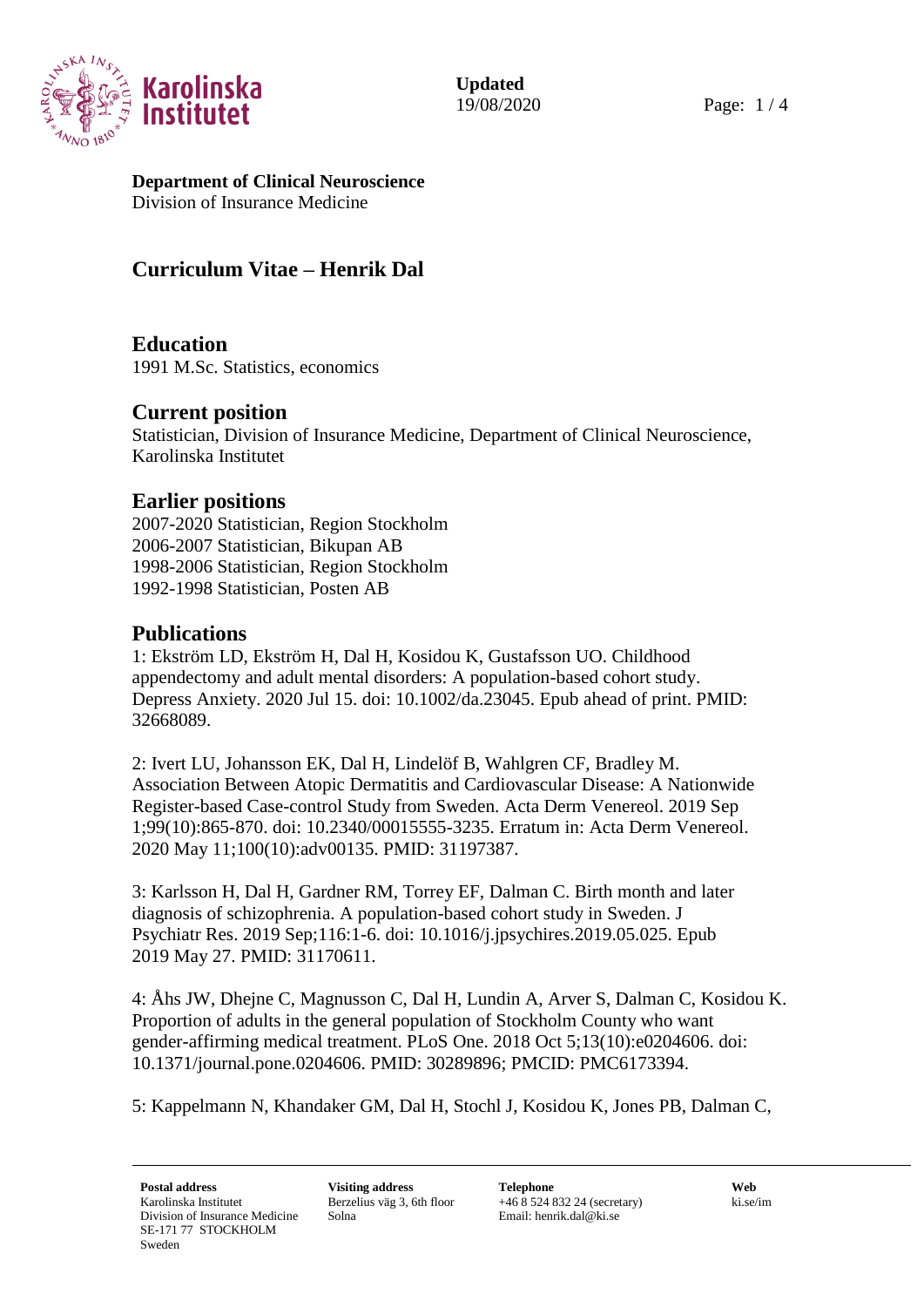

Karlsson H. Systemic inflammation and intelligence in early adulthood and subsequent risk of schizophrenia and other non-affective psychoses: a longitudinal cohort and co-relative study. Psychol Med. 2019 Jan;49(2):295-302. doi: 10.1017/S0033291718000831. Epub 2018 Apr 6. PMID: 29622048; PMCID: PMC6316362.

6: Khandaker GM, Dalman C, Kappelmann N, Stochl J, Dal H, Kosidou K, Jones PB, Karlsson H. Association of Childhood Infection With IQ and Adult Nonaffective Psychosis in Swedish Men: A Population-Based Longitudinal Cohort and Co-relative Study. JAMA Psychiatry. 2018 Apr 1;75(4):356-362. doi: 10.1001/jamapsychiatry.2017.4491. PMID: 29450471; PMCID: PMC5875340.

7: Kosidou K, Lundin A, Lewis G, Fredlund P, Dal H, Dalman C. Trends in levels of self-reported psychological distress among individuals who seek psychiatric services over eight years: a comparison between age groups in three population surveys in Stockholm County. BMC Psychiatry. 2017 Oct 11;17(1):345. doi: 10.1186/s12888-017-1499-4. PMID: 29020938; PMCID: PMC5637348.

8: Lindelöf B, Lapins J, Dal H. Shift in Occupational Risk for Basal Cell Carcinoma from Outdoor to Indoor Workers: A Large Population-based Case-control Register Study from Sweden. Acta Derm Venereol. 2017 Jul 6;97(7):830-833. doi: 10.2340/00015555-2660. PMID: 28358170.

9: Lundin A, Åhs J, Åsbring N, Kosidou K, Dal H, Tinghög P, Saboonchi F, Dalman C. Discriminant validity of the 12-item version of the general health questionnaire in a Swedish case-control study. Nord J Psychiatry. 2017 Apr;71(3):171-179. doi: 10.1080/08039488.2016.1246608. Epub 2016 Oct 31. PMID: 27796153.

10: Gong T, Dalman C, Wicks S, Dal H, Magnusson C, Lundholm C, Almqvist C, Pershagen G. Perinatal Exposure to Traffic-Related Air Pollution and Autism Spectrum Disorders. Environ Health Perspect. 2017 Jan;125(1):119-126. doi: 10.1289/EHP118. Epub 2016 Aug 5. PMID: 27494442; PMCID: PMC5226686.

11: Bould H, De Stavola B, Magnusson C, Micali N, Dal H, Evans J, Dalman C, Lewis G. The influence of school on whether girls develop eating disorders. Int J Epidemiol. 2016 Apr;45(2):480-8. doi: 10.1093/ije/dyw037. Epub 2016 Apr 20. PMID: 27097749; PMCID: PMC4864880.

12: Jablonska B, Kosidou K, Ponce de Leon A, Wettermark B, Magnusson C, Dal H, Dalman C. Neighborhood Socioeconomic Characteristics and Utilization of ADHD Medication in Schoolchildren: A Population Multilevel Study in Stockholm County. J Atten Disord. 2020 Jan;24(2):265-276. doi: 10.1177/1087054716643257. Epub 2016 Apr 19. PMID: 27095559.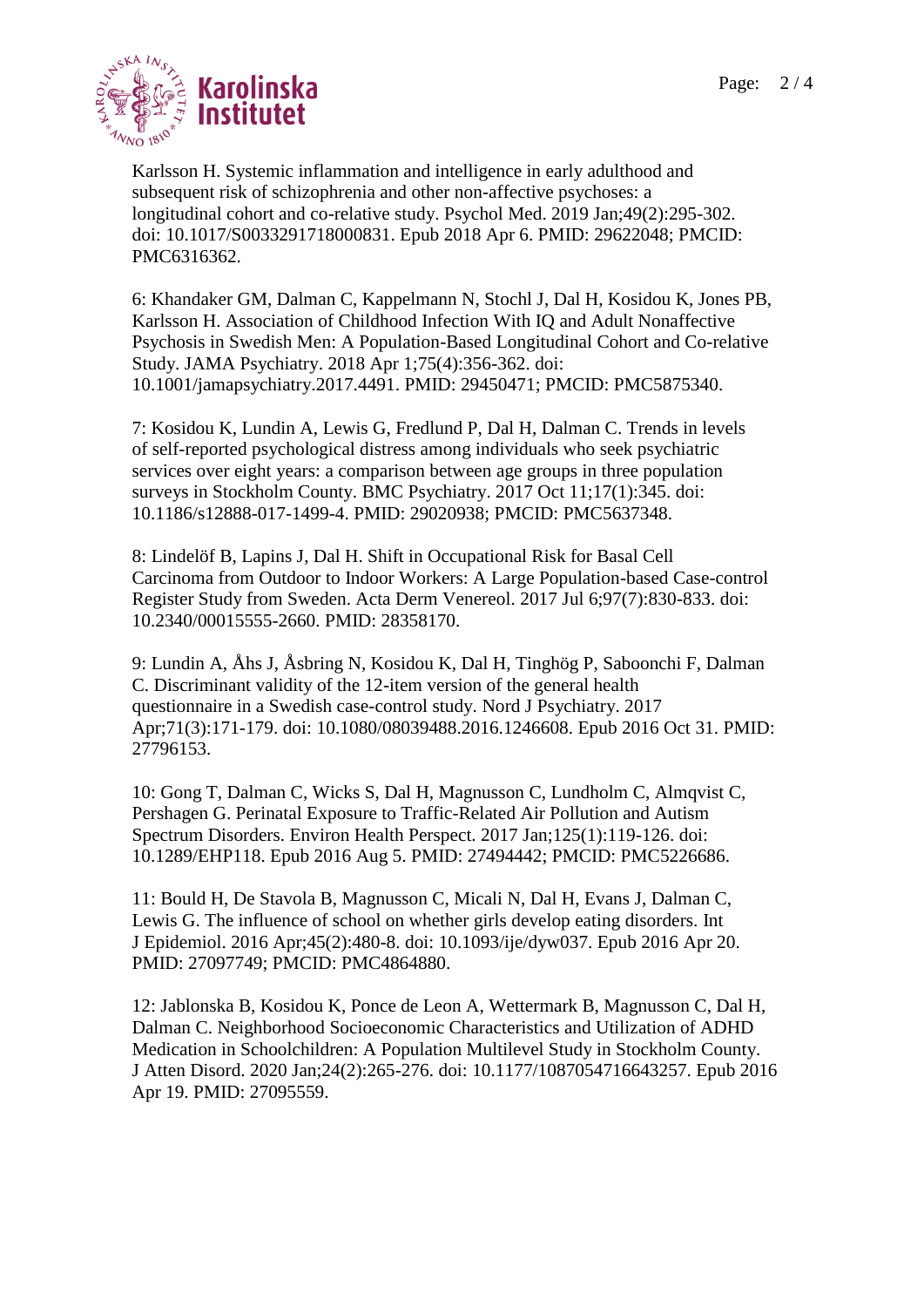

13: Hollander AC, Dal H, Lewis G, Magnusson C, Kirkbride JB, Dalman C. Refugee migration and risk of schizophrenia and other non-affective psychoses: cohort study of 1.3 million people in Sweden. BMJ. 2016 Mar 15;352:i1030. doi: 10.1136/bmj.i1030. Erratum in: BMJ. 2016 May 27;353:i2865. PMID: 26979256; PMCID: PMC4793153.

14: Bould H, DeStavola B, Magnusson C, Micali N, Dal H, Evans J, Dalman C, Lewis G. The influence of school in the development of eating disorders: a recordlinkage study. Lancet. 2015 Feb 26;385 Suppl 1:S24. doi: 10.1016/S0140-6736(15)60339-7. PMID: 26312846.

15: Asbring N, Dal H, Ohrling M, Dalman C. Var femte som besökte vårdcentral fick hjälp mot psykisk ohälsa. Men bara 7 procent fick psykiatrisk diagnos, visar databasstudie i Stockholm [One in five who visited a health center received help for mental illness. But only 7 percent were given a psychiatric diagnosis, as shown in a database study in Stockholm]. Lakartidningen. 2014 Oct 8-14;111(41):1778-80. Swedish. PMID: 25699324.

16: Blomström Å, Karlsson H, Svensson A, Frisell T, Lee BK, Dal H, Magnusson C, Dalman C. Hospital admission with infection during childhood and risk for psychotic illness--a population-based cohort study. Schizophr Bull. 2014 Nov;40(6):1518-25. doi: 10.1093/schbul/sbt195. Epub 2013 Dec 23. PMID: 24366719; PMCID: PMC4193695.

17: Abel KM, Dalman C, Svensson AC, Susser E, Dal H, Idring S, Webb RT, Rai D, Magnusson C. Deviance in fetal growth and risk of autism spectrum disorder. Am J Psychiatry. 2013 Apr;170(4):391-8. doi: 10.1176/appi.ajp.2012.12040543. PMID: 23545793.

18: Idring S, Rai D, Dal H, Dalman C, Sturm H, Zander E, Lee BK, Serlachius E, Magnusson C. Autism spectrum disorders in the Stockholm Youth Cohort: design, prevalence and validity. PLoS One. 2012;7(7):e41280. doi: 10.1371/journal.pone.0041280. Epub 2012 Jul 20. PMID: 22911770; PMCID: PMC3401114.

19: Lee BK, Gardner RM, Dal H, Svensson A, Galanti MR, Rai D, Dalman C, Magnusson C. Brief report: maternal smoking during pregnancy and autism spectrum disorders. J Autism Dev Disord. 2012 Sep;42(9):2000-5. doi: 10.1007/s10803-011-1425-4. PMID: 22173844.

20: Dal H, Boldemann C, Lindelöf B. Trends during a half century in relative squamous cell carcinoma distribution by body site in the Swedish population: support for accumulated sun exposure as the main risk factor. J Dermatol. 2008 Feb;35(2):55-62. doi: 10.1111/j.1346-8138.2008.00416.x. PMID: 18271799.